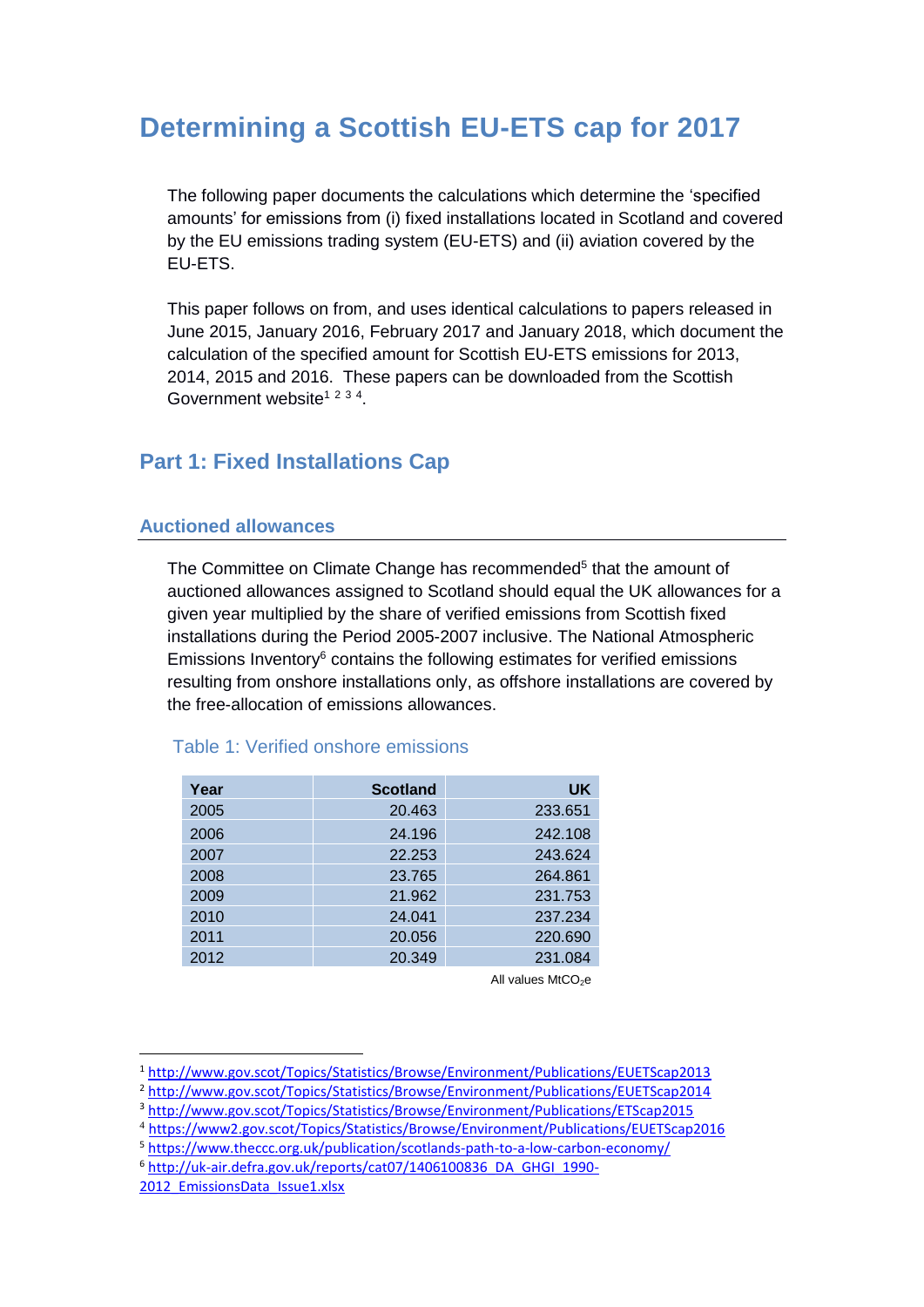The Scottish share of UK onshore verified emissions over the period is (20.463+24.196+22.253)/(233.651+242.108+243.624) = **9.30% (rounded).**

The amount of auctioned emissions allowances assigned to the UK during 2017 can be found at the Intercontinental Exchange's website<sup>7</sup>, this value equals 105,960,000 allowances; an increase from the equivalent level in 2016 (83,747,500).

The number of auctioned allowances for Scotland in 2017 is (105,960,000 x 9.30)  $= 9,855,549$  **tCO**<sub>2</sub>**e.** 

### **Freely-Allocated Allowances**

Similarly to the UK, the amount of freely allocated emissions allowances for Scotland can be obtained from the NIMs<sup>8</sup>. This source indicates that an amount of **5,778,410 tCO2e** was allocated to Scottish installations in 2017.

# **New Entrant's Reserve**

For the 2013 calculation, we consulted with a number of external stakeholders on the treatment of the New Entrants Reserve (NER). This considered whether to adopt the UK approach which involves imputing a notional amount of NER allocation; or base the calculation on actual use of the NER. As the NER figure for Scottish installations in 2013 was in fact zero, it was agreed that imputing a notional amount lacked credibility and that actual use of the NER would instead be monitored and added to the cap as required.

The Scottish Environmental Protection Agency has confirmed that there are two new entrants receiving a free allocation of allowances in 2017 and, combined, these installations were allocated **8,646 tCO2e** of allowances.

#### **Summary**

<u>.</u>

# Table 2: Scottish EU-ETS Cap for 2017.

| <b>Component</b>      | 2017 Allocation tCO <sub>2</sub> e |
|-----------------------|------------------------------------|
| Auctioned allowances  | 9.855.549                          |
| Free allocation       | 5.778.410                          |
| New Entrant's Reserve | 8.646                              |
| <b>Total</b>          | 15.642.605                         |

<sup>7</sup> https://www.theice.com/publicdocs/circulars/17171.pdf

<sup>8</sup>[https://www.gov.uk/government/uploads/system/uploads/attachment\\_data/file/318902/uk\\_nation](https://www.gov.uk/government/uploads/system/uploads/attachment_data/file/318902/uk_national_allocation_table_phase_III_free_allocation.pdf) al allocation table phase III free allocation.pdf